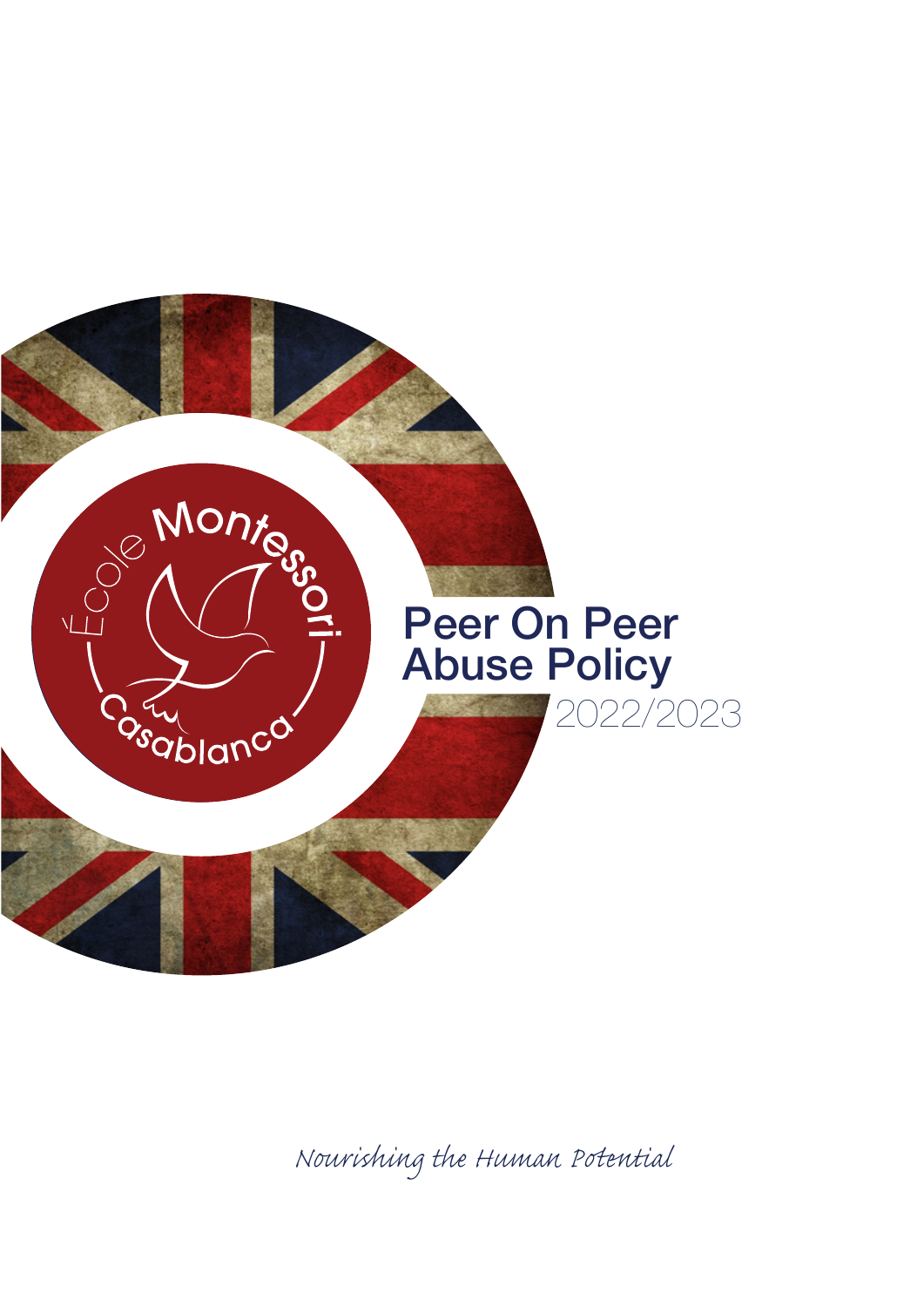

# Introduction

Keeping Children Safe in Education 2019 states that 'Governing bodies and proprietors should ensure that their child protection policy includes procedures to minimise the risk of peer on peer abuse' and 'how allegations of peer on peer abuse will be recorded, investigated and dealt with'. The document also states it is most important to ensure opportunities of seeking the voice of the child are heard, 'Governing bodies, proprietors and school or college leaders should ensure the child's wishes and feelings are taken into account when determining what action to take and what services to provide. Systems should be in place for children to express their views and give feedback. Ultimately, all systems and processes should operate with the best interests of the child at their heart.'

All staff should have an awareness of safeguarding issues that can put children at risk of harm. Behaviours linked to issues such as drug taking, alcohol abuse, deliberately missing education and sexting (also known as youth produced sexual imagery) put children in danger.

All staff should be aware that safeguarding issues can manifest themselves via peer-on-peer abuse. This is most likely to include, but may not be limited to:

- bullying, including cyberbullying ([refer to Anti-Bullying Policy for more detail\)](https://drive.google.com/file/d/1Cs6xv6kcRygNmW8ph77wR4yx2MKPsgh3/view?usp=sharing)
- physical abuse such as hitting, kicking, shaking, biting, hair pulling, or otherwise causing physical harm;
- sexual violence such as rape, assault by penetration and sexual assault;
- sexual harassment, such as sexual comments, remarks, jokes and online harassment, which may be stand-alone or part of a broader pattern of abuse;
- upskirting, which typically involves taking a picture under a person's clothing

without them knowing, with the intention of viewing their genitals or bottocks to obtain sexual gratification, or cause the victim humiliation, distress or alarm;

- sexting (also known as youth produced sexual imagery);
- initiation to dark or violent rituals/acts.

(KCSIE 2019)

At EMC we are committed to the prevention, early identification and appropriate management of peer-on-peer abuse. We do that by ensuring that our school staff protect our pupils by, wherever possible, being aware of the nature and level of risk that children are exposed to, having a clear and comprehensive strategy specific to that pupil's safeguarding context and having a whole school contextual safeguarding approach to preventing and responding to peeron-peer abuse. This policy is preventative in its response to peer-on-peer abuse by raising awareness of issues, supporting staff in identifying them with children, and providing appropriate response and intervention that is followed consistently across the whole school staff. This policy will also encourage parents to share information about any risk of harm to their child and be clear on the school's expectations of how this will be managed.

This policy will be updated annually.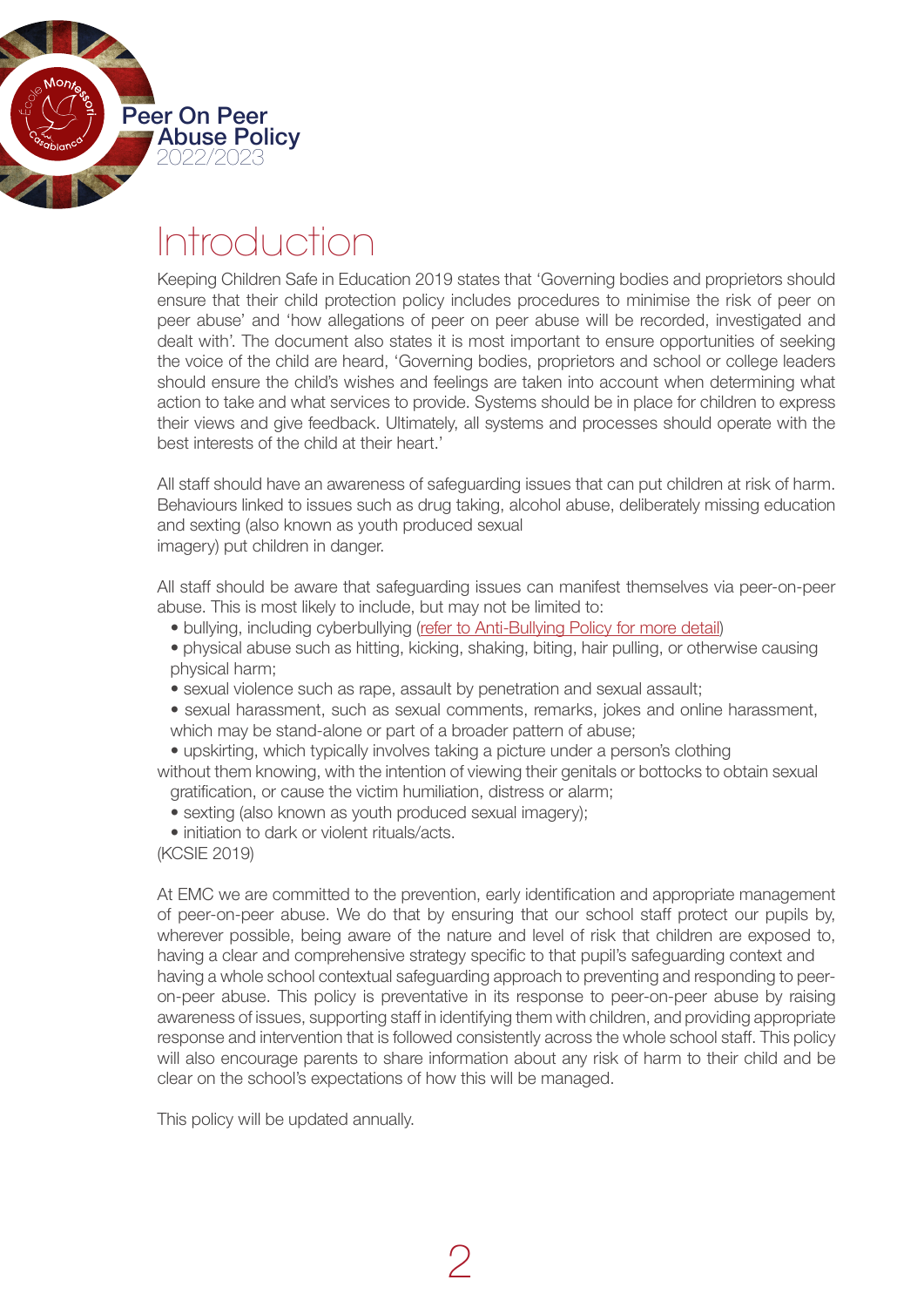

# Purpose and Aim

# Prospective Applicants

Children and young people may be harmful to one another in a number of ways which would be classified as peer-on-peer abuse. The purpose of this policy is to explore the many forms of peer-on-peer abuse and include a planned and supportive response to the issues.

At EMC we have the following policies in place that should be read in conjunction with this policy:

Safeguarding Policy Anti-Bullying Policy Behaviour Policy Online Safety Policy Data Protection Policy Attendance Policy

# What is Peer-on-Peer Abuse?

Peer-on-peer abuse is any form of physical, sexual, emotional, financial, and/or coercive control exercised between children and young people; this includes intimate and non-intimate relationships. As with many forms of abuse it rarely takes place in isolation.

Children and young people may be abusive to each other in many different settings such as school halls, on the bus, at the sports field, online, and anywhere.

# Types of Peer-on-Peer Abuse

Sexual violence and sexual harassment - Sexual violence and sexual harassment can occur between two children of any sex. It can also occur through a group of children sexually assaulting or sexually harassing a single child or group of children. Sexual violence and sexual harassment exist on a continuum and may overlap; they can occur online and offline (both physical and verbal) and are never acceptable.

'Upskirting'- 'Upskirting' is a form of sexual harassment. It normally involves taking a picture under a person's clothing without them knowing, with the intention of viewing their genitals or buttocks. 'Upskirting' often occurs in a crowded, public place, making it hard for the victim to know that a photograph is being taken. 'Upskirting' is a criminal offence.

Sexting - Sexting is the exchange of sexual messages or sexually explicit images or videos. Young people may think sending sexual messages and imagery is normal behaviour, but they may not understand that once sent, it is no longer private.

Coercive control - Coercive control is an act or a pattern of acts of assault, threats, humiliation, intimidation, exclusion, or other abuse that is used to harm, punish, or frighten a victim.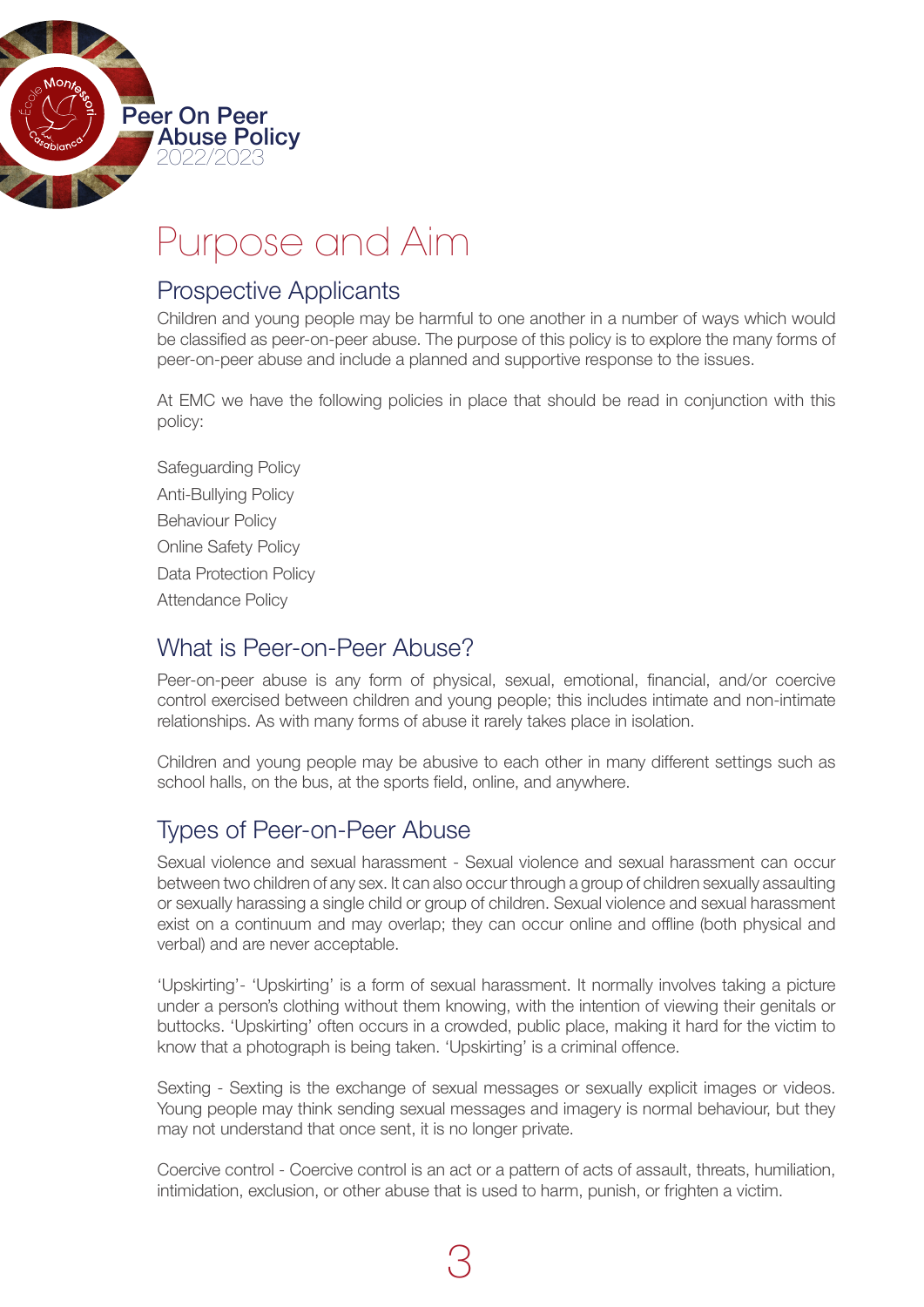

Bullying/cyber bullying – Cyber bullying may take place on phones, instant messaging, email, chat rooms or social networking sites such as Facebook and Instagram to harass, threaten or intimidate someone.

Initiation, also known as hazing - An initiation ceremony is where a potential new member is expected to perform a task, and on completion they will be accepted into a gang, team or group.

#### Measuring the Behaviour

When a type of abuse is identified, the following must be considered:

- $\Box$  does it involve a single incident or has occurred over a period of time
- $\Box$  is it socially acceptable within the peer group
- $\Box$  does it involve any obvious elements of victimization or discrimination e.g. related to race, gender, sexual orientation, physical, emotional, or intellectual vulnerability
- $\Box$  does it involve an element of coercion or pre-planning
- $\Box$  does it involve a misuse of power

Behaviour which is not abusive at first may potentially become abusive quickly or over time. Intervening early and addressing any inappropriate behaviour which may be displayed by a child is vital and could potentially prevent their behaviour from progressing on a continuum to become problematic, abusive and/or violent – and ultimately requiring (greater/more formal) engagement with specialist external intervention.

# Who does it affect?

Peer-on-peer abuse can affect any young person, but there are groups of young people that are thought to be more susceptible. These groups are:

- • young people who are living with domestic abuse or who have experienced domestic abuse
- children with protected characteristics, or coming from a family with protected characteristics

Peer-on-peer abuse often involves an imbalance of power between the perpetrator and victim. This can present itself in a number of ways; it may be in a controlling relationship or 'friendship' group.

### The importance of understanding social norms and peer pressure

Young people spend a large part of their day either with their friends or in contact with their friends via social media. As such the individual, group or community will follow or will be expected to follow certain behaviours, or social norms. Social norms are influenced by our environment and the people with whom we socialise. Social norms are most noticeable when they are not followed. They remain stable because most people are taught to follow them and agree to do so willingly. Even if a person doesn't feel like following a social norm, he or she may do so because of the peer pressure that is placed on them to conform.

4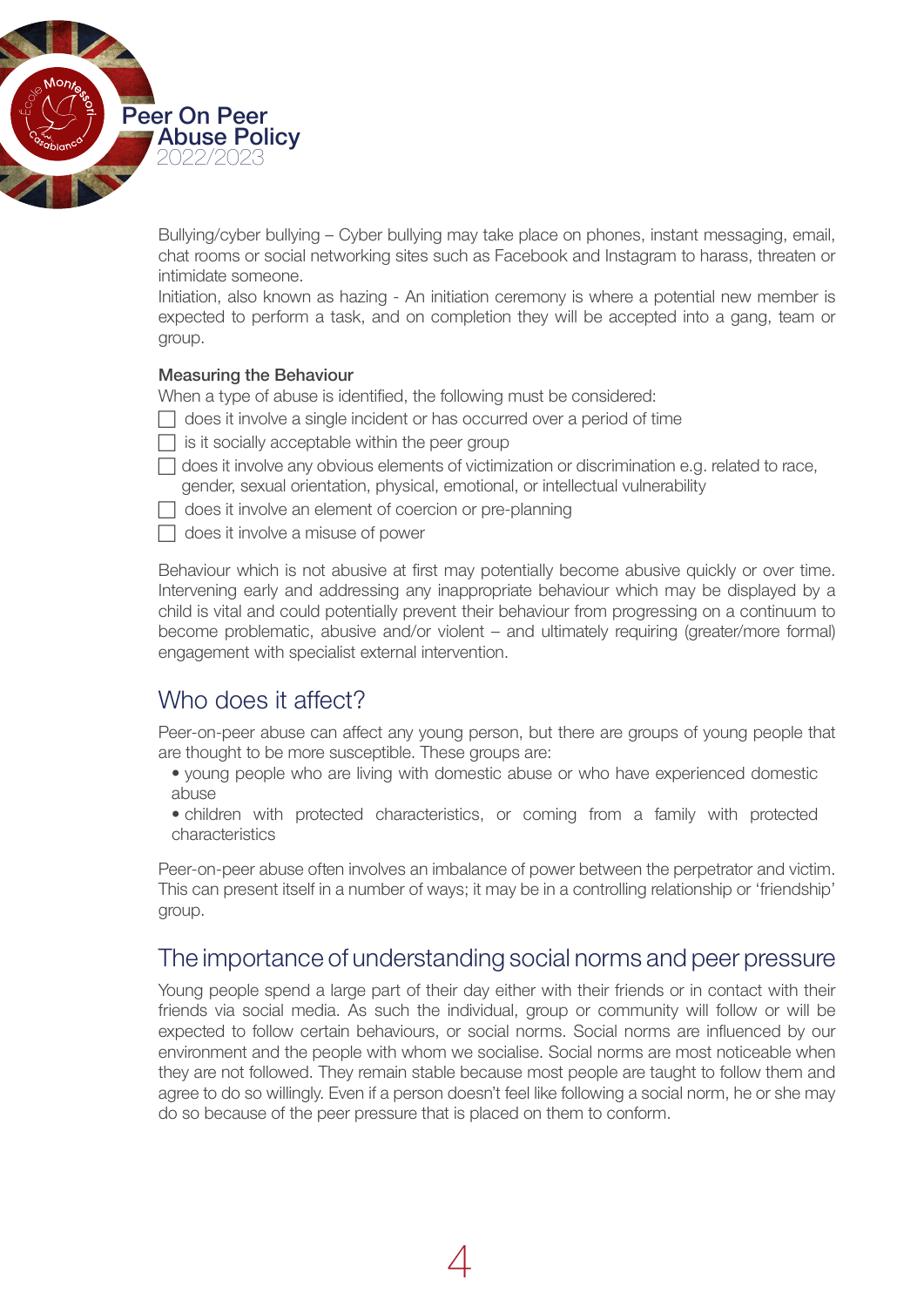

# Peer pressure (influence)

A young person's peers are very influential in their lives particularly when making social decisions, often undermining the wishes of parents. Peer pressure (influence) is the pressure that friends put on a person to do something or act in a certain way. Different peer groups will follow different social rules and breaking them can put a person at risk of becoming the victim of abuse or experiencing social exclusion. Young people can be drawn into abusive situations as bystanders and may feel unable to speak out due to fears of retribution or isolation.

Peer pressure can be:

- Obvious peer pressure "Everyone's doing it, so should you."
- Underhand peer pressure "You don't drink, you wouldn't understand."
- Controlling peer pressure "If you were a true friend, you would do it."

### Socially acceptable behaviour

The values and actions that a young person perceives as acceptable will be influenced by:

- friendship groups
- their gender
- their age
- cultural background
- media
- family
- school
- community

### Recognising signs that may indicate peer-on-peer abuse

Peer-on-peer abuse can impact children and young people in many ways. The child or young person may think that it is a part of normal friendships or relationships.

As a consequence of peer-on- peer abuse a child or young person may exhibit the following, but it is important to understand that how abuse affects a young person will vary. A child or young person may :

- not attend school
- escape from lessons
- be withdrawn
- be experiencing a breakdown of family relationships
- be anxious
- be aggressive or argumentative
- exercise self-harm
- develop eating disorders
- become involved in substance misuse.

These factors rarely occur in isolation. Where a child exhibits any behaviour that is out of character or abnormal for their age, staff should always consider whether an underlying concern is contributing to their behaviour.

5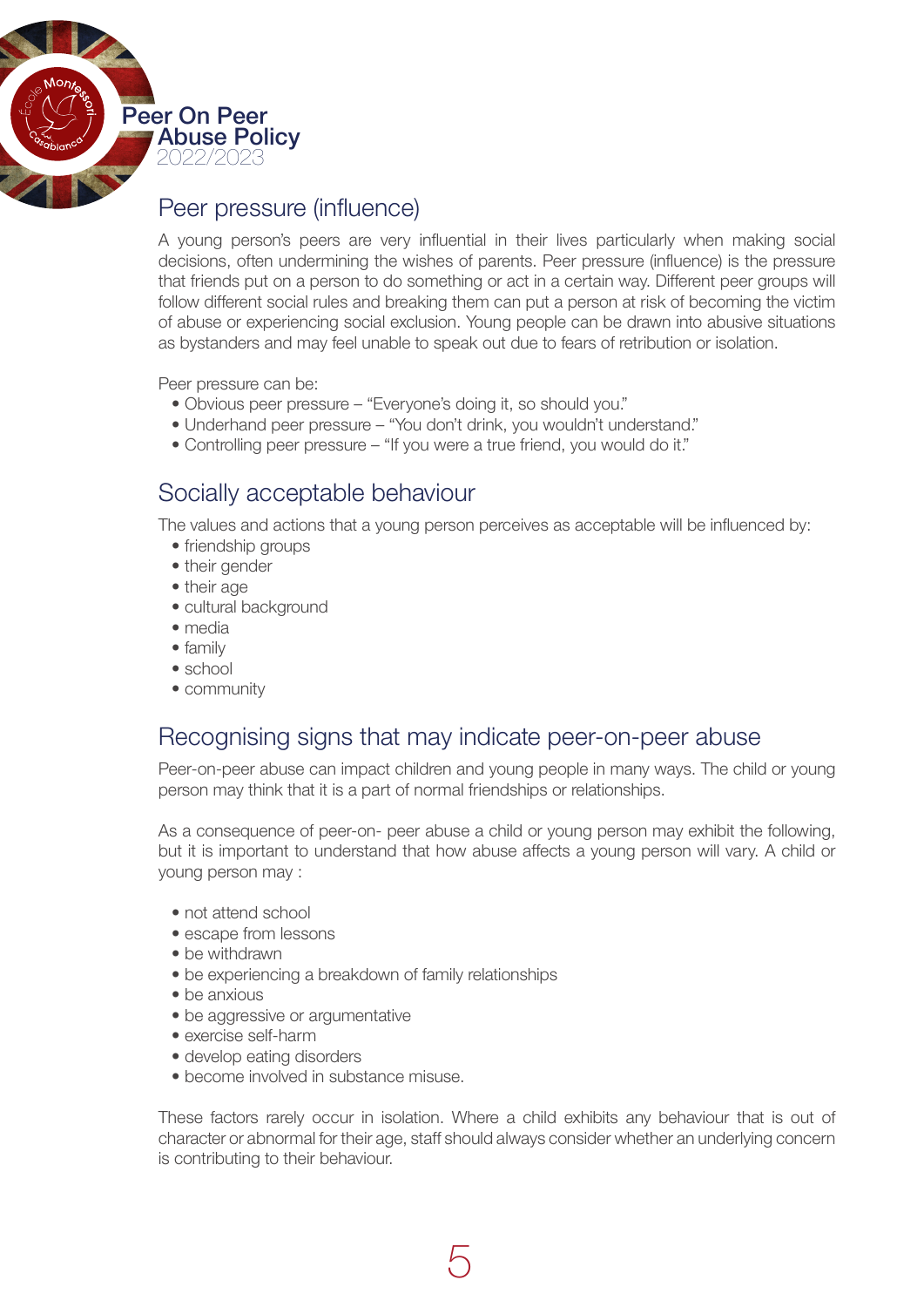

#### Raising awareness

To help prevent peer-on-peer abuse and understand how to respond to it, EMC adopts a contextual safeguarding approach. This means considering the culture of the community and assessing the risks that young people may be exposed to, both inside and outside of the school. It takes into account all forms of peer-on-peer abuse across a wide spectrum of behaviours. It recognises the different relationships that young people have outside of their family; for example, within school or whilst online, these may act as protective factors but may also present a risk of harm.

Identified risks are assessed, monitored, and recorded, such that patterns are recognized.

### What to do when you suspect Peer-on-Peer Abuse

If you suspect a child is in immediate danger, or is at risk of or experiencing peer-on-peer abuse, or that child is abusing their peers:

- Fill a Cause for Concern Form
- Report your concerns to your designated safeguarding lead (DSL).
- If the DSL is not available. You must refer to a DDSL.

so that a course of action can be decided.

A decision should be made on whether to:

- report to social care and/or the police
- manage internally with or without external agency support.

When dealing with Peer-on-Peer Abuse it is important that the victim's welfare is the priority.

### Guidelines for Designated Safeguarding Leads

- Any identified incident is immediately reported to the DSL.
- The DSL will make the decision of the plan of action.

• Wherever possible, parents are informed, unless to do so may place a pupil at risk of significant harm, impede any police investigation and/or place a member of staff or others at risk.

• One possible action is to request the help of a child therapist to perform observations of the pupil and help with the assessment of the situation.

• The child may be referred to external child services such as:

• Touche pas a mon Enfant <https://www.assohelp.org/asso-37-association-touche-pas-a-mon-enfant>

6

- Internet Watch Foundation [report.iwf.org/uk/ma](https://www.iwf.org.uk/)
- Espace Maroc Cyber Confiance [www.cyberconfiance.ma](https://cyberconfiance.ma/fr/)
- The case could be referred to the police

All information and actions taken, including the reasons for any decisions made, should be fully documented.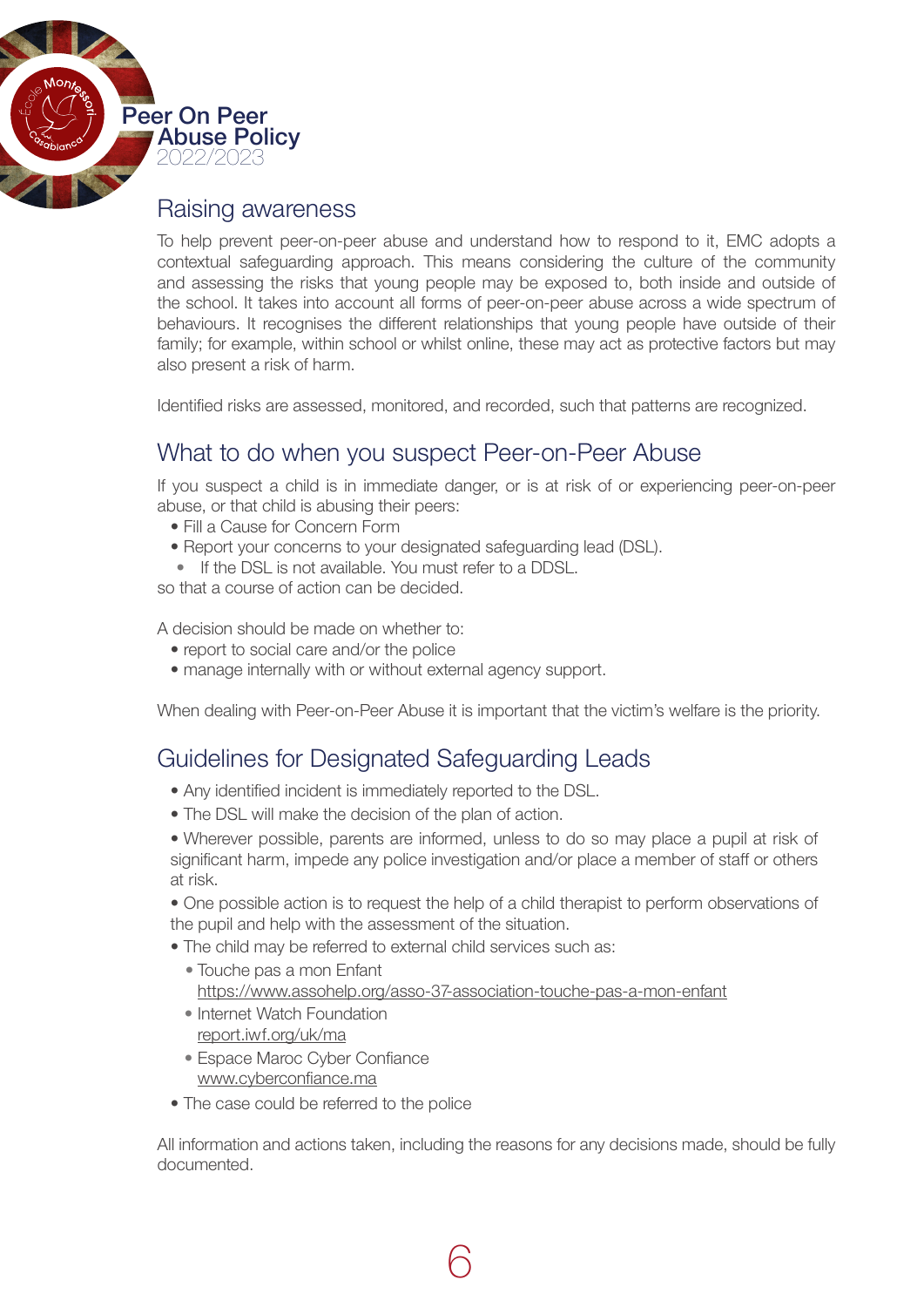

# Managing Peer-on-Peer Abuse internally

When dealing with Peer-on-Peer Abuse you should:

- Act quickly and sensitively
- Gather the information from all parties concerned to obtain all the facts
- Only ask open questions to obtain clarity:
- What happened?
- Who saw what happened?
- What was seen and heard?
- Did anvone intervene?
- Decide on the next course of action. In doing so, you should consider:
	- Was the act deliberate and with the intent to cause physical or emotional harm?
	- Has the child experienced this abuse before?
	- Has the child done this before?
- Does the child understand the impact of their behaviour on others?
- Follow the Peer-on-Peer Abuse Policy and Safeguarding Policy.

## Informing Parents

In all circumstances where the risk of harm to the child is evident then the school should encourage the young person to share the information with their parent(s). In the event they are scared to tell their parents that they are being harmed, the school can assist them in informing their parents.

The best way to inform parents is face to face. Although this may be time consuming, the nature of the incident and the type of harm/abuse a young person may be suffering can cause fear and anxiety to parents whether their child is the child who was harmed or who harmed another.

Points to consider:

#### *What is the age of the children involved?*

*How old are the young people involved in the incident and is there any age difference between those involved? (In relation to sexual exploration, children under the age of 5, in particular 14- year olds who are learning toileting skills may show a particular interest in exploration at around this stage. This, however should not be overlooked if other issues arise (see following)*

#### *Where did the incident or incidents take place?*

*Was the incident in an open, visible place to others? If so, was it observed? If not, is more supervision required within this particular area?*

#### *What was the explanation by all children involved of what occurred?*

*Can each of the young people give the same explanation of the incident and also what is the effect on the young people involved? Is the incident seen to be bullying for example, in which case regular and repetitive? Is the version of one young person different from another and why?*

#### *What is each of the children's own understanding of what occurred?*

*Do the young people know/understand what they are doing? E.g. do they have knowledge of body parts, of privacy and that it is inappropriate to touch? Is the young person's explanation in relation to something they may have heard or been learning about that has prompted the behaviour? Is the behaviour deliberate and constructed? Does the young person have understanding of the impact of their behaviour on the other person?*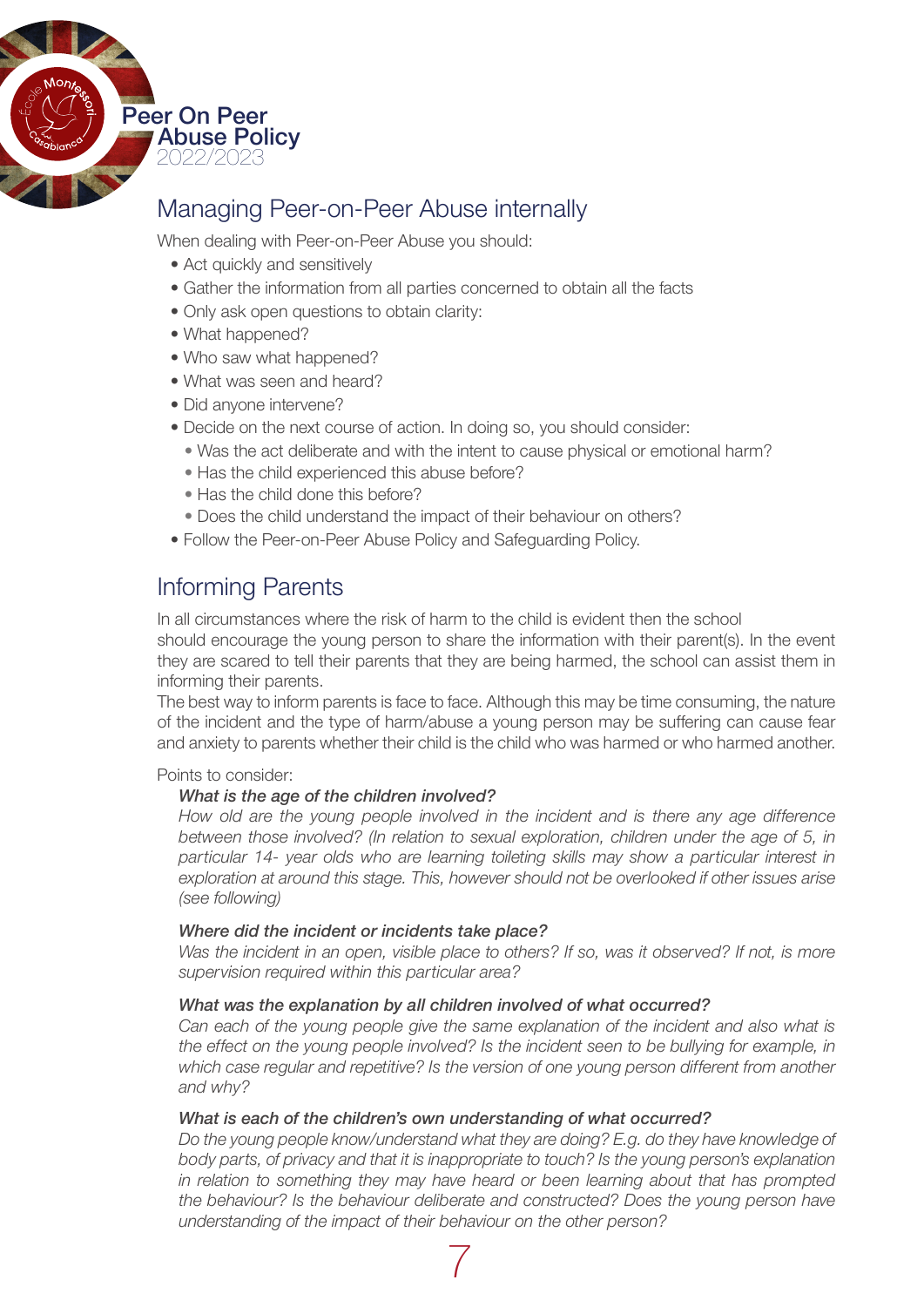

# **Repetition**

Has the behaviour been repeated to an individual on more than one occasion? In the same way it must be considered has the behaviour persisted to an individual after the issue has already been discussed or dealt with and appropriately resolved?

# **Outcomes**

The outcome of the investigation will follow one of these levels of intervention:

Level 1: Handle the incident (s) internally Level 2: Identify additional services/intervention that are non-statutory Level 3: Refer to either the police/social care for a full investigation.

Once the outcome of the incident(s) has been established it is necessary to ensure future incidents of abuse do not occur again and consider the support and intervention required for those involved.

# For the young person who has been harmed (alleged victim)

What support they require depends on the individual young person. It may be that they wish to seek counselling. It may also be that they feel able to deal with the incident(s) on their own or with support of family and friends. In which case it is necessary that this young person continues to be monitored and offered support should they require it in the future.

Other interventions that could be considered may target a whole class or year group - for example a speaker on cyber bullying, relationship abuse etc.

If the young person feels particularly vulnerable it may be that a risk assessment can be put in place for them whilst in school so that they have someone named that they can talk to, support strategies for managing future issues and identified services to offer additional support.

# For the young person who has displayed harmful behaviour (alleged perpetrator)

In this circumstance it is important to find out why the young person has behaved in such a way. It may be that the young person is experiencing their own difficulties and may even have been harmed themselves in a similar way. Particular support such as counselling may be necessary.

Once the support required to meet the individual needs of the young person has been met, it is important that young person receives a consequence for their behaviour. This may be in the form of restorative justice e.g. making amends with the young person they have targeted if this has been some form of bullying. In the cases of sexually harmful behaviour it may be a requirement for the young person to engage in one to one work with a particular service or agency (if a crime has been committed this may be through the police or youth offending service). If there is any form of criminal investigation ongoing it may be that this young person cannot be educated on site until the investigation has concluded. In which case, the young person will need to be provided with appropriate support and education whilst off site.